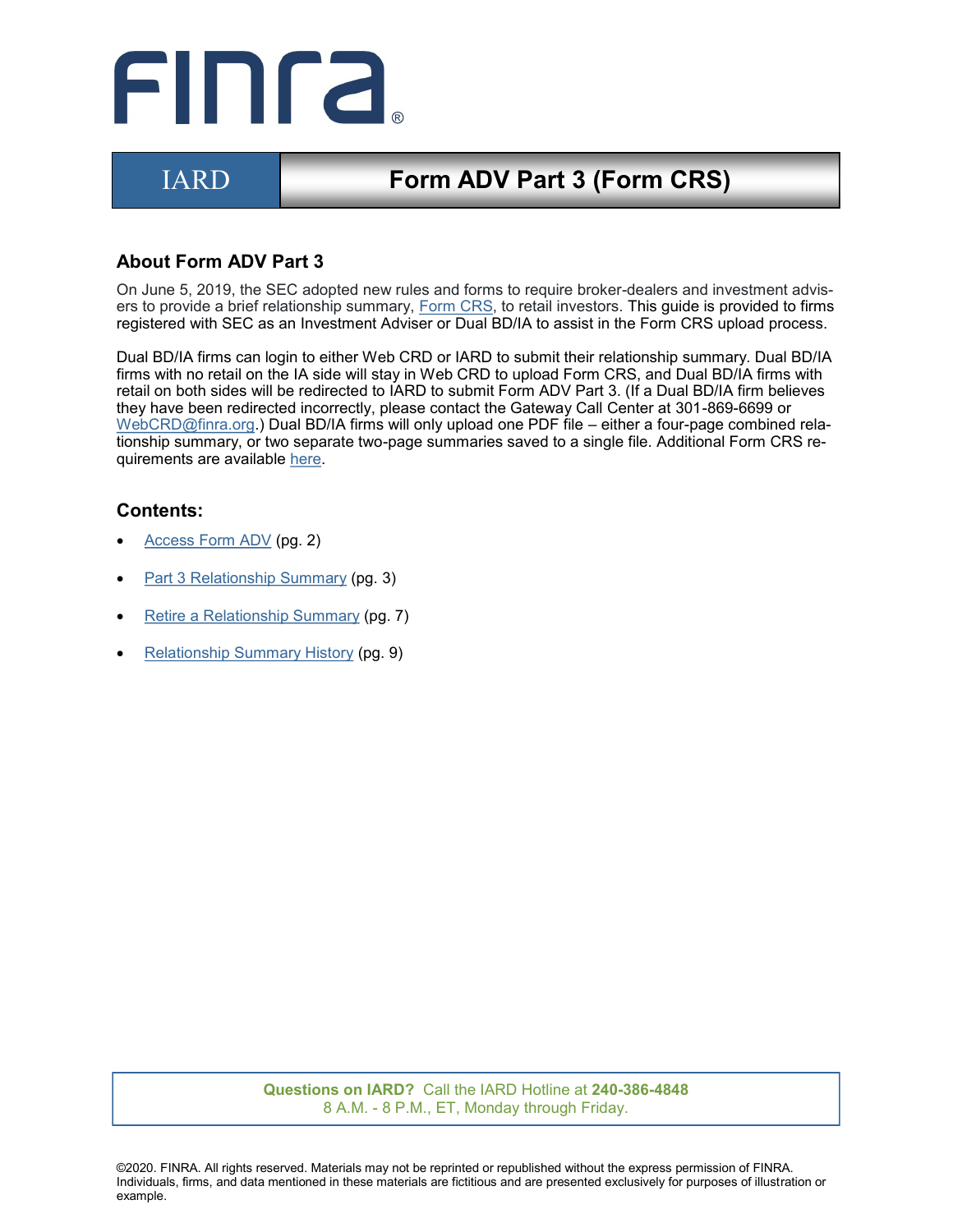#### <span id="page-1-0"></span>**Access Form ADV**

Login to IARD at <https://crd.finra.org/iad> or through Firm Gateway at <https://firms.finra.org> with your current user ID and password.

From the IARD site map, click the **New/Draft Filing** link in the Forms column or click the **Forms** tab at the top of the page.

| <b>FINTA</b>                                 |                                                         |                                |
|----------------------------------------------|---------------------------------------------------------|--------------------------------|
| <b>TM</b><br><b>IARD</b>                     |                                                         |                                |
| <b>IARD</b> Main<br><b>CRD</b> Main<br>Forms | Organization<br><b>Reports</b>                          |                                |
| User Info<br><b>Site Map</b>                 |                                                         |                                |
| <b>IARD Main</b>                             | <b>Forms</b>                                            | <b>Organization</b>            |
| <b>User Info</b>                             | <b>ADV</b>                                              | <b>View Organization</b>       |
| FAQ - IARD.COM                               | New/Draft Filing                                        | <b>Brochure Search</b>         |
| FAO - NASAA.ORG                              | Generate a Private Fund<br><b>Identification Number</b> | <b>Identifying Information</b> |
| FAO - SEC.GOV                                |                                                         | Registration/Reporting Status  |
|                                              | <b>Historical Filing</b>                                |                                |
| <b>Release Notes</b>                         | ADV-W                                                   | Notice Filing Status           |
| IA Setting and Standard Fees                 | New Filing                                              | <b>Brochure Status</b>         |
| <b>Recommended Browsers</b>                  | Pending Filing                                          | Relationship Summary           |
| <b>Send Comments</b>                         | <b>Historical Filing</b>                                | Answers to Questions           |

Select the appropriate Form ADV filing type (including sub-type, if applicable) and click the **Create New Filing** button at the bottom of the page.

| <b>FING</b>                                  |                          |                          |                                                                                                                                                                                                                                                                                                                                                                                                                                                                                                                               | å User:                        | Change Password/Profile<br>Log Out<br>Organization: |
|----------------------------------------------|--------------------------|--------------------------|-------------------------------------------------------------------------------------------------------------------------------------------------------------------------------------------------------------------------------------------------------------------------------------------------------------------------------------------------------------------------------------------------------------------------------------------------------------------------------------------------------------------------------|--------------------------------|-----------------------------------------------------|
| <b>TM</b><br><b>IARD</b>                     |                          |                          |                                                                                                                                                                                                                                                                                                                                                                                                                                                                                                                               |                                |                                                     |
| <b>IARD</b> Main                             | Forms                    | Organization             | <b>Reports</b>                                                                                                                                                                                                                                                                                                                                                                                                                                                                                                                |                                |                                                     |
| <b>Form ADV</b>                              |                          | Form ADV-W   Form ADV-E  |                                                                                                                                                                                                                                                                                                                                                                                                                                                                                                                               |                                | Printer Friendly<br> 7                              |
| New/Draft Filing<br><b>Historical Filing</b> | <b>Select ADV Filing</b> | $\checkmark$             | What filing(s) do you want to make? More than one may be selected.<br>Submit an Amendment<br>Annual Updating Amendment for Fiscal Year ended December,<br>© Other-Than-Annual Amendment<br>Apply for registration as an investment adviser with one or more States<br>Note: To switch from filing as a SEC-registered adviser to filing as an Exempt Reporting Adviser, a Form ADV-W must be<br>submitted that withdraws your registration with the SEC before you may file your first report as an Exempt Reporting Adviser. | <b>Create a New ADV Filing</b> |                                                     |
|                                              |                          | <b>Create New Filing</b> |                                                                                                                                                                                                                                                                                                                                                                                                                                                                                                                               |                                |                                                     |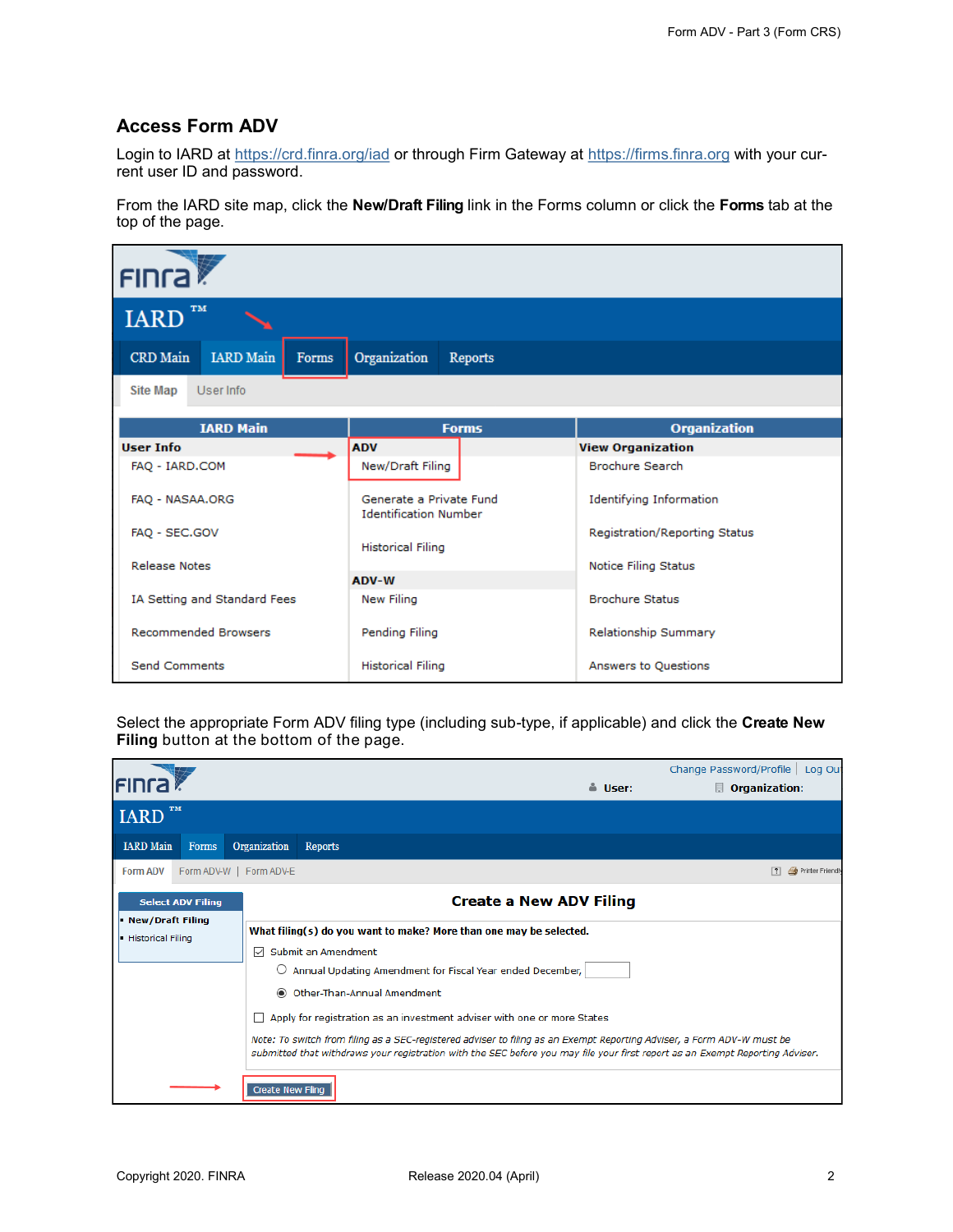#### <span id="page-2-0"></span>**Part 3 Relationship Summary**

Once the draft ADV filing has been opened, SEC-registered firms will have an additional **Part 3** link on the left navigation panel. Click the **Part 3** link to proceed.

**Tip:** Investment Advisers registered with a state or jurisdiction (and not SEC) do not have a Form CRS filing requirement and will not have a link for Part 3.

| Item 12 Small Businesses  |
|---------------------------|
| Schedule A/C Direct       |
| Owners/Executive Officers |
| Schedule B/C Indirect     |
| Owners                    |
| Schedule D                |
| Schedule R                |
| Part 2                    |
| Part 3                    |
| Execution                 |
|                           |

The following page will display the firm's IA and Dual BD/IA Form CRS upload history, if any. Click the **Upload CRS** button to begin the Form CRS upload process.

|                   |         | Protect Personal Information! Remember to only provide personal information about individuals in response to specific questions that solicit that information. When<br>responding to more general questions that accept narrative responses, use terms that do not disclose personal information (including account numbers). Please review the<br>quidance provided on the Protecting Personal Information in Form ADV Filings page for more information. |        |           |
|-------------------|---------|------------------------------------------------------------------------------------------------------------------------------------------------------------------------------------------------------------------------------------------------------------------------------------------------------------------------------------------------------------------------------------------------------------------------------------------------------------|--------|-----------|
| <b>CRS</b>        | Type(s) | <b>Affiliate Info</b>                                                                                                                                                                                                                                                                                                                                                                                                                                      | Retire | Action(s) |
|                   |         | There are no CRS filings to display.                                                                                                                                                                                                                                                                                                                                                                                                                       |        |           |
| <b>Upload CRS</b> |         |                                                                                                                                                                                                                                                                                                                                                                                                                                                            |        |           |

**Reminder:** Relationship summary uploads must meet the [Form CRS requirements.](https://www.sec.gov/about/forms/formadv-part3.pdf)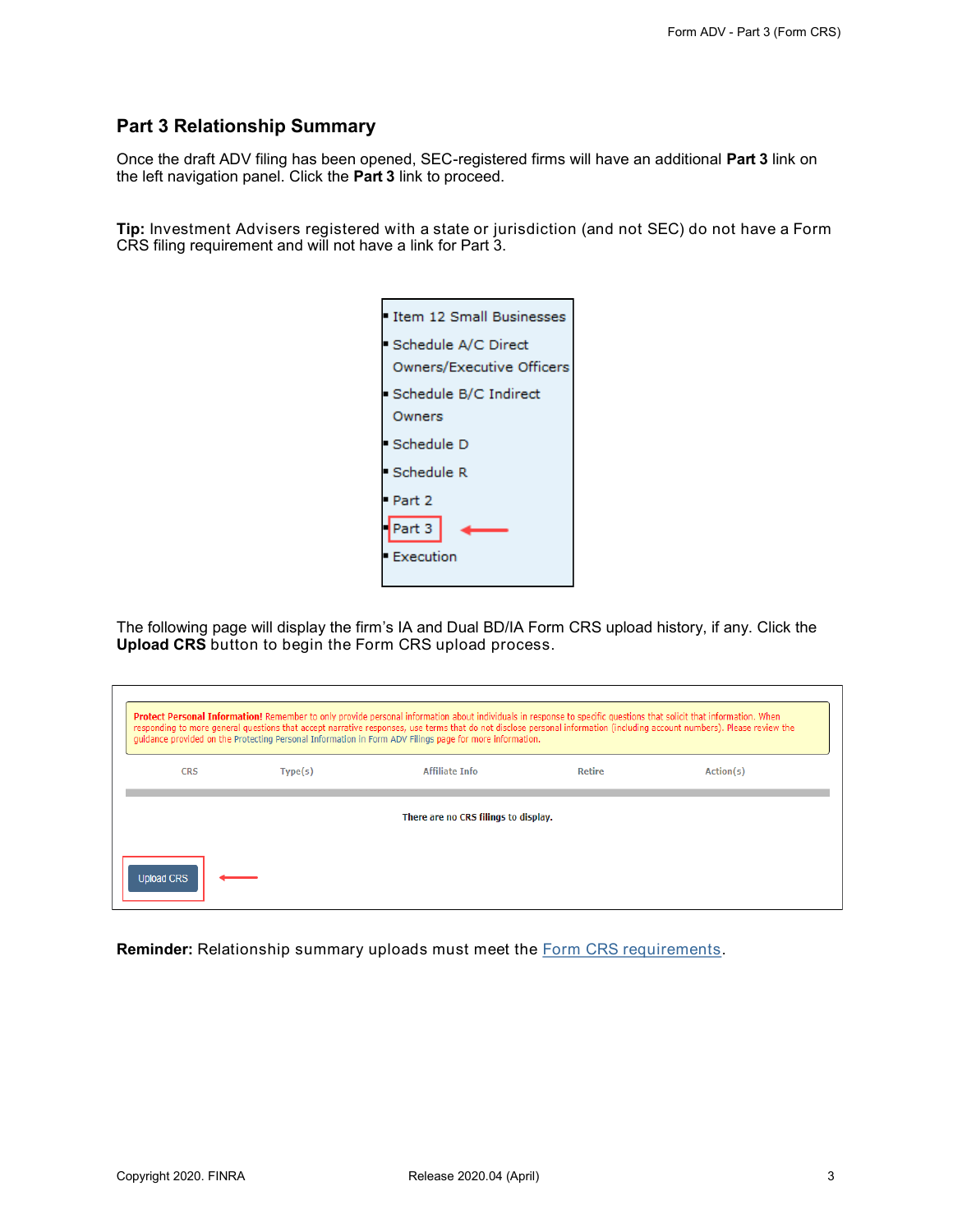## **Part 3 Relationship Summary (Continued)**

Complete the **Upload Relationship Summary** card. Fields marked with an asterisk (\*) are required. Next, click Browse and select the appropriate file for upload (shown below). Users can also drag and drop the file into the **Upload PDF** box.

| <b>Upload Relationship Summary</b>                                                                                                                                                                              |
|-----------------------------------------------------------------------------------------------------------------------------------------------------------------------------------------------------------------|
| <b>Relationship Summary Type *</b>                                                                                                                                                                              |
| Investment Adviser (Submit a Relationship Summary as an investment adviser discussing your advisory services.)                                                                                                  |
| Dual Registrant (Submit a Relationship Summary as a Dual Registrant as defined in the Form CRS (Relationship Summary)<br>instructions.)                                                                         |
| I am submitting (2) separate Relationship Summaries in a single PDF, one discussing my advisory services and one<br>discussing my brokerage services.                                                           |
| I am submitting (1) combined Relationship Summary in a single PDF, discussing both my advisory and brokerage<br>services.                                                                                       |
| <b>Affiliate Information</b> *                                                                                                                                                                                  |
| I am submitting a combined Relationship Summary discussing my firm's services and the services provided by an <i>affiliate</i> . I<br>understand that my <i>gffiligte</i> has a separate submission obligation. |
| Affiliate information is not applicable to my Relationship Summary submission.                                                                                                                                  |
| <b>Upload PDF *</b>                                                                                                                                                                                             |
| <b>A</b> Drag and drop files here or browse                                                                                                                                                                     |
| 0.00 <sub>MB</sub><br>Total $(0)$<br>Cancel                                                                                                                                                                     |

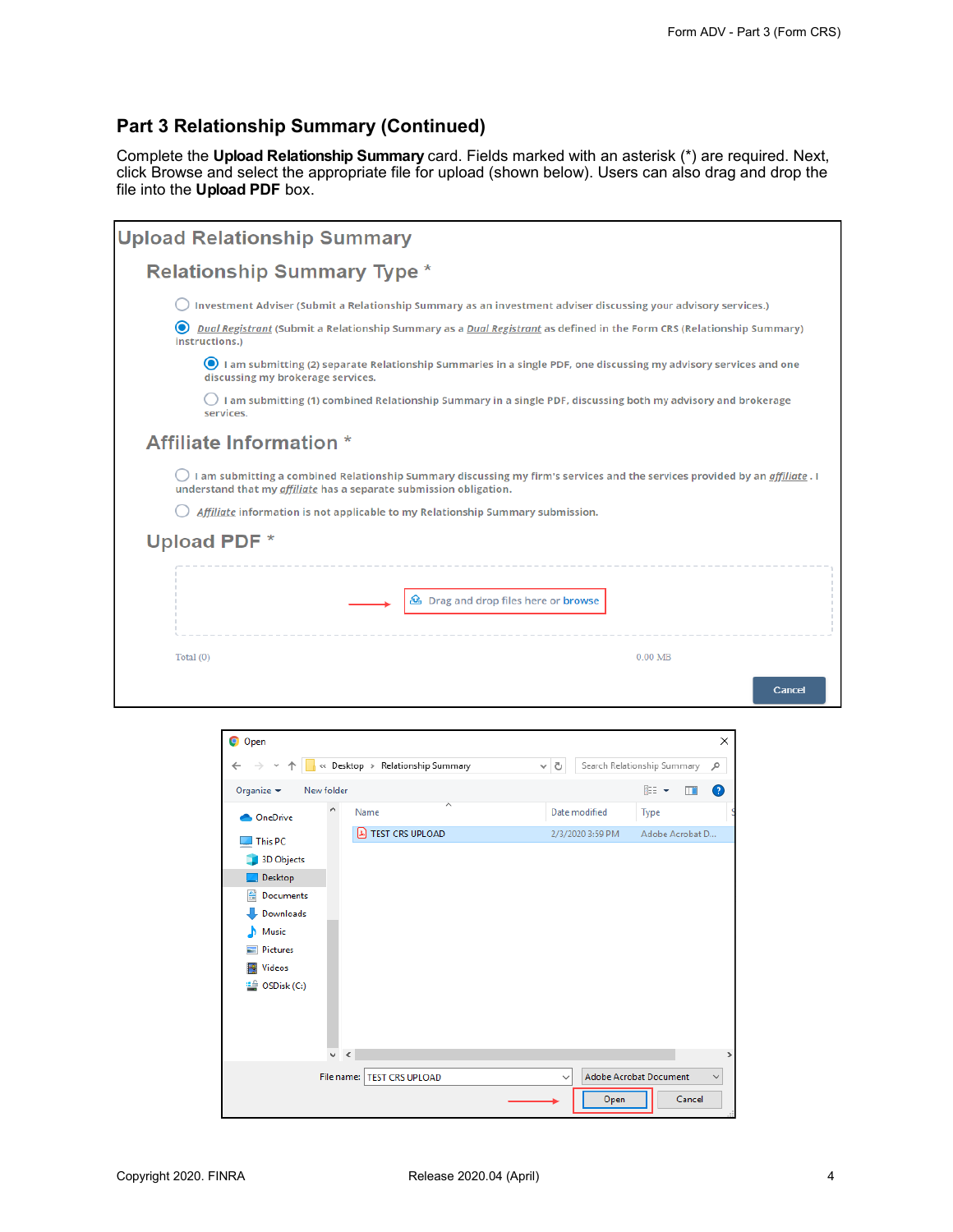## **Part 3 Relationship Summary (Continued)**

Successfully uploaded files will show a "Success" indicator along with the file size. Otherwise, applicable error messages will display if the file does not meet the following technical specifications:

- PDF format
- Text-searchable
- Contain at least 50 words

If the wrong file was uploaded, click the "X" icon to delete the file and browse for a new one. When ready, click the **Save** button to attach the file as part of the draft Form ADV filing.

|                     | <b>鱼</b> Drag and drop files here or browse |                                 |
|---------------------|---------------------------------------------|---------------------------------|
| TEST CRS UPLOAD.pdf |                                             | Success 5.80 MB<br>$\mathbf{x}$ |
| Total (1)           |                                             | 5.80 MB                         |
|                     |                                             | Cancel                          |

#### **Additional Tips:**

Files that are locked or password protected will inhibit the system's ability to search for text. All security on the PDF file must be removed in order to upload the PDF file.

Additionally, files that are scanned to PDF format may not contain searchable text, as scanners generally capture an image of a document. To ensure that the file is text-searchable, the scanner must have the Optical Character Recognition (OCR) turned on.

If a user has PDF editing software (more than a simple PDF reader), existing PDF documents can be made text searchable by enabling OCR within the document. Here are the steps:

- 1. Open the PDF document.
- 2. Select "Tools" from the main menu.
- 3. In the Tools menu, click "Recognize Text" and "In This File".
- 4. In the Recognize Text window, click "OK"

The text recognition process will proceed. Please note that for a very long document, the process may take several minutes to complete. When all the pages are processed, search for a common word in the document to verify that the document now is text-searchable and then save it.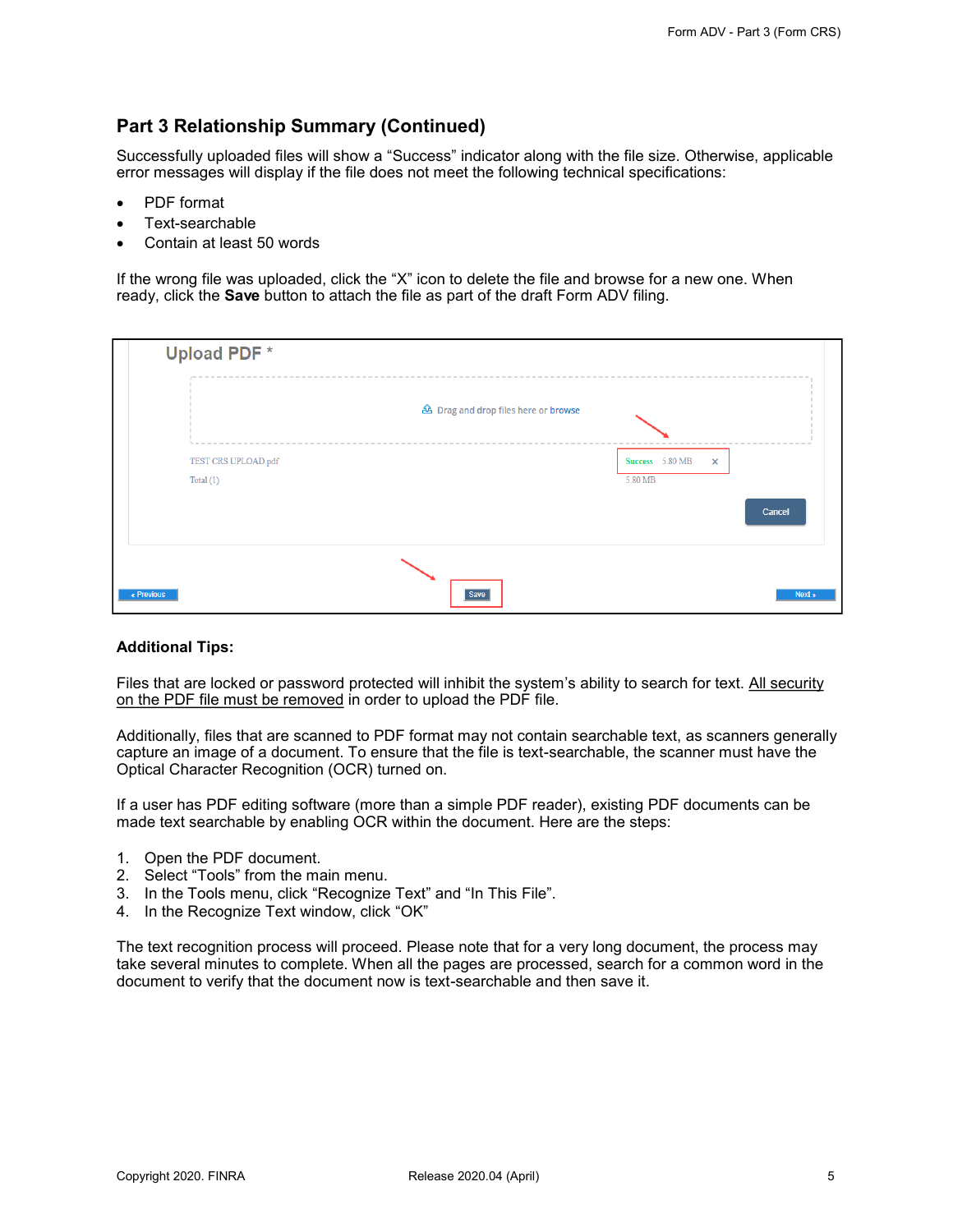#### **Part 3 Relationship Summary (Continued)**

To Edit or Delete a Form CRS saved as part of a pending ADV filing, click the applicable icon in the **Action(s)** column.

**Tip:** Clicking the PDF icon in the **CRS** column will display a read-only version of the uploaded file.

|            | Protect Personal Information! Remember to only provide personal information about individuals in response to specific questions that solicit that information. When<br>responding to more general questions that accept narrative responses, use terms that do not disclose personal information (including account numbers). Please review the<br>quidance provided on the Protecting Personal Information in Form ADV Filings page for more information. |                       |        |           |
|------------|------------------------------------------------------------------------------------------------------------------------------------------------------------------------------------------------------------------------------------------------------------------------------------------------------------------------------------------------------------------------------------------------------------------------------------------------------------|-----------------------|--------|-----------|
| <b>CRS</b> | Type(s)                                                                                                                                                                                                                                                                                                                                                                                                                                                    | <b>Affiliate Info</b> | Retire | Action(s) |
|            | Dual                                                                                                                                                                                                                                                                                                                                                                                                                                                       | $\checkmark$          |        | 而<br>12   |
|            |                                                                                                                                                                                                                                                                                                                                                                                                                                                            |                       |        |           |
| Upload CRS |                                                                                                                                                                                                                                                                                                                                                                                                                                                            |                       |        |           |

Form CRS uploads are submitted to IARD as part of the overall Form ADV submission process. Users must pass the **Completeness Check** and click **Submit Filing** in order for their uploaded Form CRS to be officially submitted.

| ADV on-line completeness checks passed successfully. |
|------------------------------------------------------|
| There are no Accounting Charges for this Filing.     |
| Submit Filing                                        |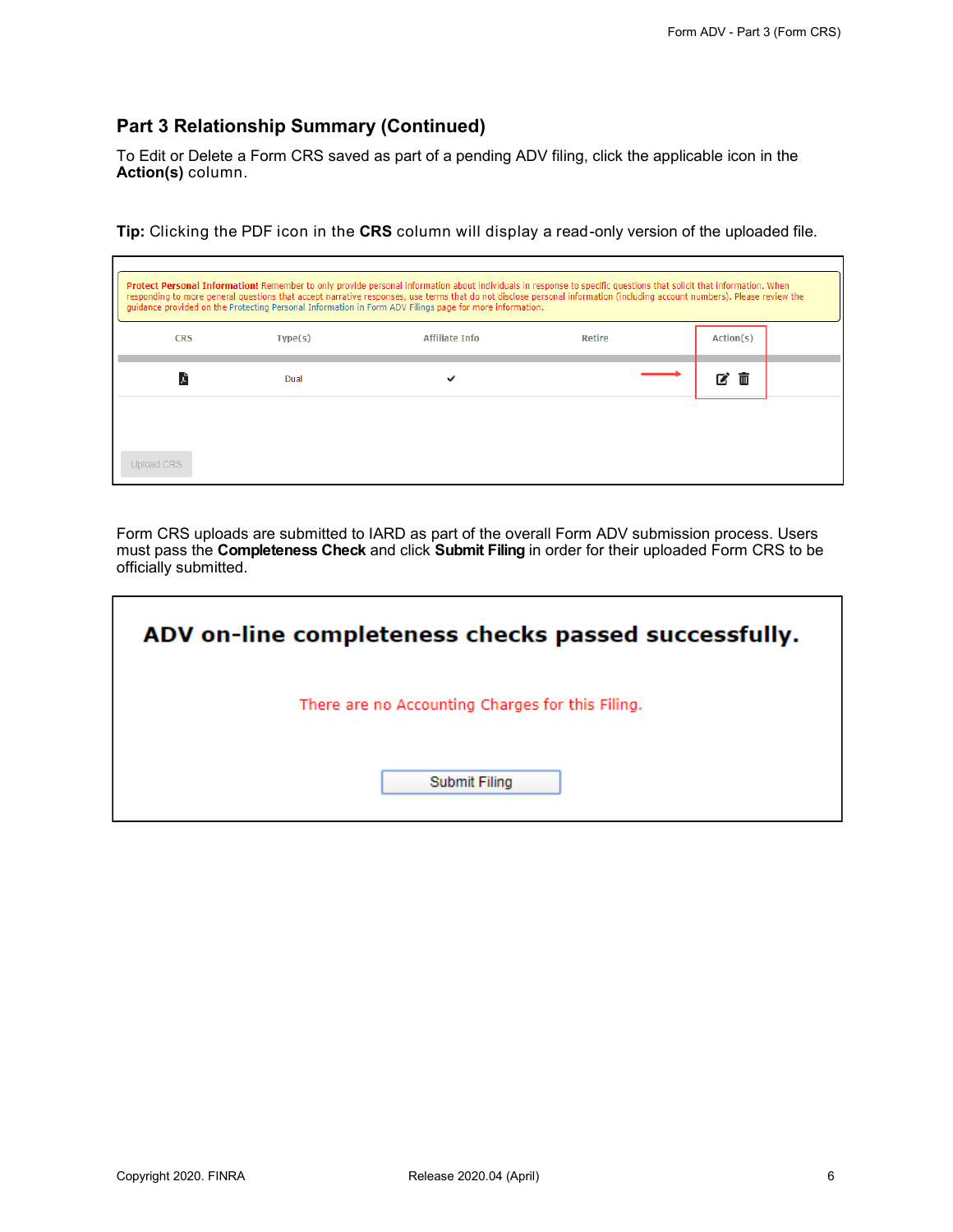#### <span id="page-6-0"></span>**Retire a Relationship Summary**

Firms that have successfully submitted Form CRS, but are no longer required to have a current Form CRS, can explicitly retire their current relationship summary via a Form ADV Amendment (using the same navigation steps on pages 2 and 3). When viewing the Form CRS history, select the "Retire" icon in the **Action(s)** column.

|                   | Protect Personal Information! Remember to only provide personal information about individuals in response to specific questions that solicit that information. When<br>responding to more general questions that accept narrative responses, use terms that do not disclose personal information (including account numbers). Please review the<br>quidance provided on the Protecting Personal Information in Form ADV Filings page for more information. |                       |               |           |
|-------------------|------------------------------------------------------------------------------------------------------------------------------------------------------------------------------------------------------------------------------------------------------------------------------------------------------------------------------------------------------------------------------------------------------------------------------------------------------------|-----------------------|---------------|-----------|
| <b>CRS</b>        | Type(s)                                                                                                                                                                                                                                                                                                                                                                                                                                                    | <b>Affiliate Info</b> | <b>Retire</b> | Action(s) |
|                   | Dual                                                                                                                                                                                                                                                                                                                                                                                                                                                       | $\checkmark$          |               | ᇹ         |
|                   |                                                                                                                                                                                                                                                                                                                                                                                                                                                            |                       |               |           |
| <b>Upload CRS</b> |                                                                                                                                                                                                                                                                                                                                                                                                                                                            |                       |               |           |

Click the acknowledgement checkbox and select the **Save** button.

| By selecting this box, the firm acknowledges that a CRS is no longer required; any CRS with a status of "Current" will be set to "Retired". These filings will<br>no longer be displayed publicly.       |
|----------------------------------------------------------------------------------------------------------------------------------------------------------------------------------------------------------|
| <b>Relationship Summary Type *</b>                                                                                                                                                                       |
| Investment Adviser (Submit a Relationship Summary as an investment adviser discussing your advisory services.)                                                                                           |
| Dual Registrant (Submit a Relationship Summary as a Dual Registrant as defined in the Form CRS (Relationship Summary) instructions.)                                                                     |
| I am submitting (2) separate Relationship Summaries in a single PDF, one discussing my advisory services and one discussing my<br>brokerage services.                                                    |
| I am submitting (1) combined Relationship Summary in a single PDF, discussing both my advisory and brokerage services.                                                                                   |
| <b>Affiliate Information</b> *                                                                                                                                                                           |
| I am submitting a combined Relationship Summary discussing my firm's services and the services provided by an <i>affiliate</i> . I understand that<br>my affiliate has a separate submission obligation. |
| Affiliate information is not applicable to my Relationship Summary submission.                                                                                                                           |
| Cancel                                                                                                                                                                                                   |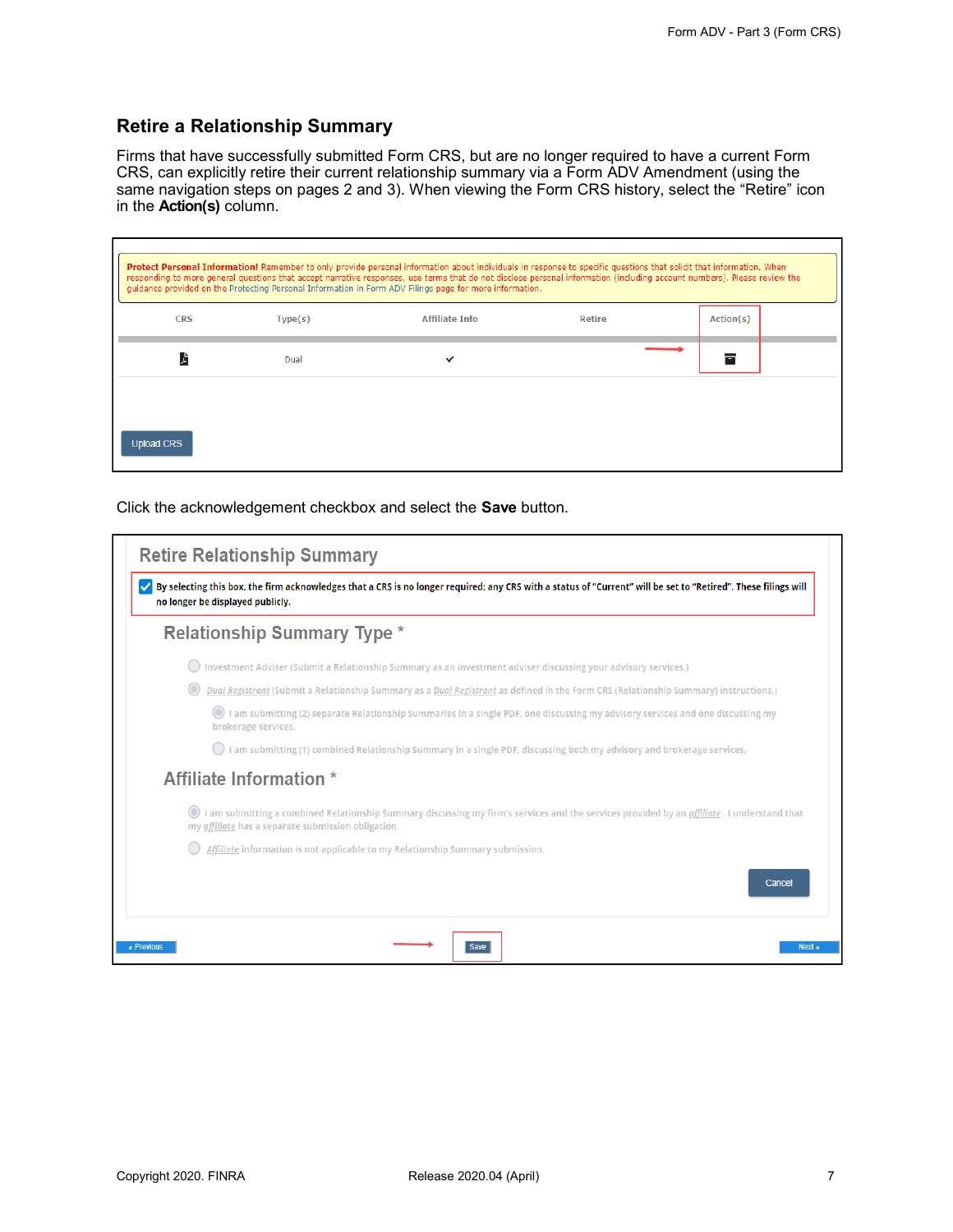#### **Retire a Relationship Summary (continued)**

After saving, a checkmark will appear in the Retire column. The Form CRS will be officially retired after the pending Form ADV filing is successfully submitted.

|                   |         | Protect Personal Information! Remember to only provide personal information about individuals in response to specific questions that solicit that information. When<br>responding to more general questions that accept narrative responses, use terms that do not disclose personal information (including account numbers). Please review the<br>quidance provided on the Protecting Personal Information in Form ADV Filings page for more information. |        |           |
|-------------------|---------|------------------------------------------------------------------------------------------------------------------------------------------------------------------------------------------------------------------------------------------------------------------------------------------------------------------------------------------------------------------------------------------------------------------------------------------------------------|--------|-----------|
| CRS               | Type(s) | <b>Affiliate Info</b>                                                                                                                                                                                                                                                                                                                                                                                                                                      | Retire | Action(s) |
|                   | Dual    |                                                                                                                                                                                                                                                                                                                                                                                                                                                            |        | =         |
| <b>Upload CRS</b> |         |                                                                                                                                                                                                                                                                                                                                                                                                                                                            |        |           |

**Tip:** If a current Form CRS needs to be replaced with a new one, uploading a new Form CRS will automatically retire the previously submitted Form CRS uploads. Firms are able to have only one current Form CRS at a time.

In the auto-retire scenario, an additional row will be added for the new current Form CRS and the previous Form CRS will be retired when the ADV filing is submitted. Please note that a retire checkbox will not appear in this specific scenario.

| <b>CRS</b> | Type(s) | <b>Affiliate Info</b> | <b>Retire</b> | Action(s) |
|------------|---------|-----------------------|---------------|-----------|
|            | Dual    | $\checkmark$          |               | ■■■       |
| 天          | Dual    | $\checkmark$          |               | Ξ         |
|            |         |                       |               |           |